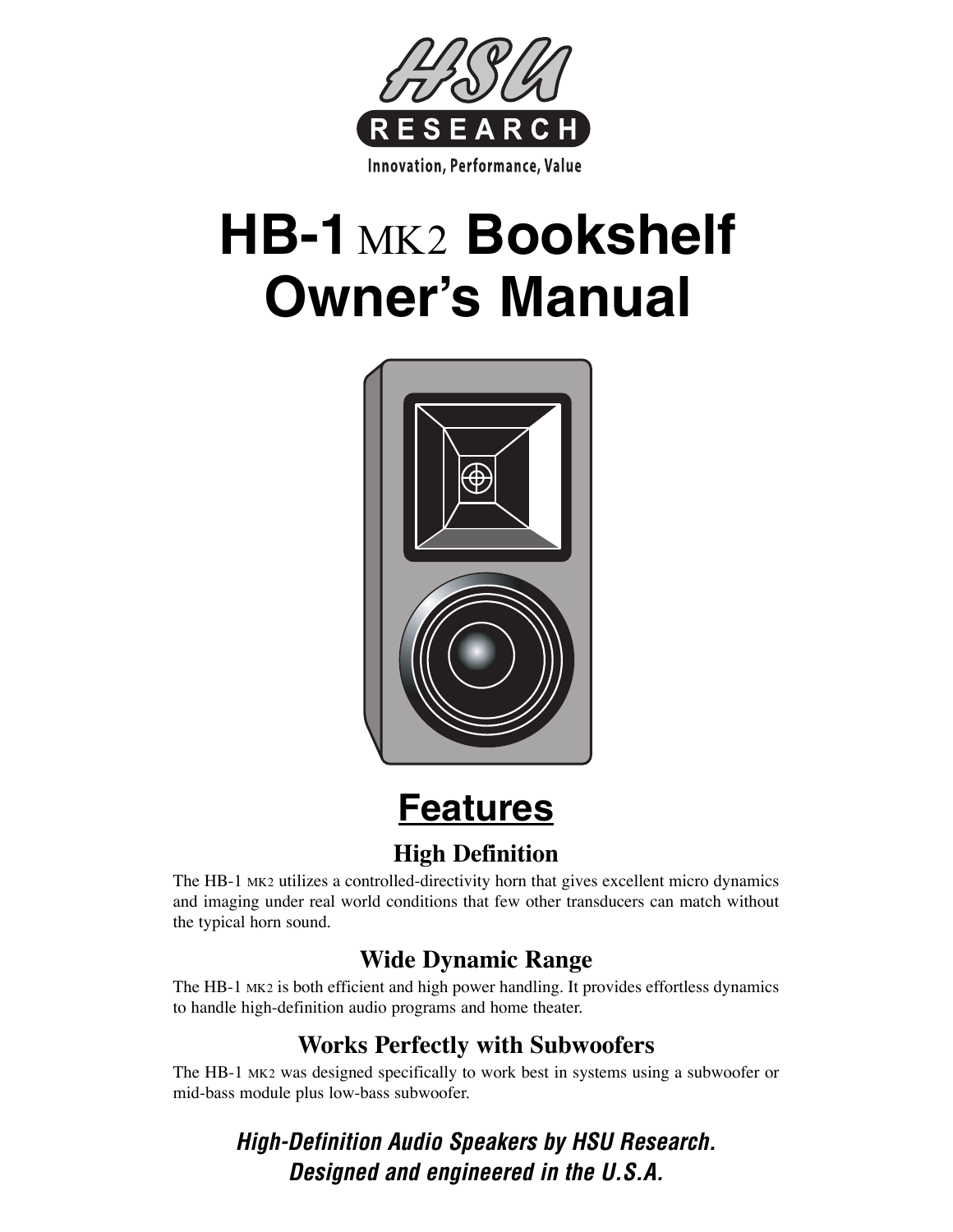## **A. UNPACKING**

Carefully remove your new HSU speaker from its box, avoiding staples which can cause damage to the cabinet. If you discover damage, contact us and the shipper immediately.

Save your cartons – they are the best possible protection for your speakers should you ever need to move them.

# **B. PLACEMENT**

*Note: For optimum bass performance, the addition of a subwoofer, or a mid bass module plus a low bass subwoofer is highly recommended.*

#### **Positioning Your Subwoofer**

See the subwoofer owner's manual.

#### **Positioning Your Satellites**

For best imaging, the HB-1 MK2 should be placed such that the tweeter is at ear level when seated, woofer closer to the floor, aimed directly at the primary listener. The distances to the three nearest solid surface should be in the ratio 1:1.26:1.60. When you have the distance to the floor the greatest, for a typical ear height of 40" (i.e., woofer 34" off the floor), this translates into 21 and 27" from the two nearest walls (Figure 1).



If the HB-1 MK2 is used as a center channel, it's best to use it in the normal upright position just like the left and right speakers. You can also lay it on its side at the expense of horizontal polar response.

Note that the HB-1 MK2 is NOT magnetically shielded and should not be placed on top of a direct view TV. It is perfectly fine to place it on top of a Rear Projection TV or near an LCD or plasma TV.

We have in-wall versions of the HB-1 MK2 if you prefer not to use speaker stands.



# **C. WIRING**

The HB-1 MK2s do not come with wires. We suggest getting 16 AWG for runs under 10 feet, 14 AWG for runs of 10 - 25 feet, and 12 AWG for runs of 26 - 50 feet.

Strip '/2" of insulation from each end of the wire to expose the bare metal. Insert this into the 5-way gold plated binding posts on the back of the HB-1 MK2 (Figure 2). Alternatively, you can use banana plugs.

If you are connecting using bare wires, make sure the binding posts are tight, and no stray wires strands are causing a short.

# **D. SETTING UP**

Purchase as many HB-1 MK2s as needed – seven for a 7.1 system, five for a 5.1 system, etc. Connect one HB-1 MK2 to each speaker output. Make sure you observe the polarity.

Most speaker wire is polarity coded. This means that each conductor is labeled either  $(+)$  positive or  $(-)$  negative. The  $(+)$  positive side may be a different color or texture than the (-) negative side. On the back of your amplifier, each channel is probably labeled (+) and (- ) as well as color coded red for  $(+)$  positive and black for  $(-)$  negative. HSU speaker terminals are color coded red for (+) positive and black for  $(-)$  negative. Be sure to hook  $(+)$  to  $(+)$ , (red to red), and  $\left(\frac{\ }{\ }$  to  $\left(\frac{\ }{\ }{\right)}\right)$ , (black to black).